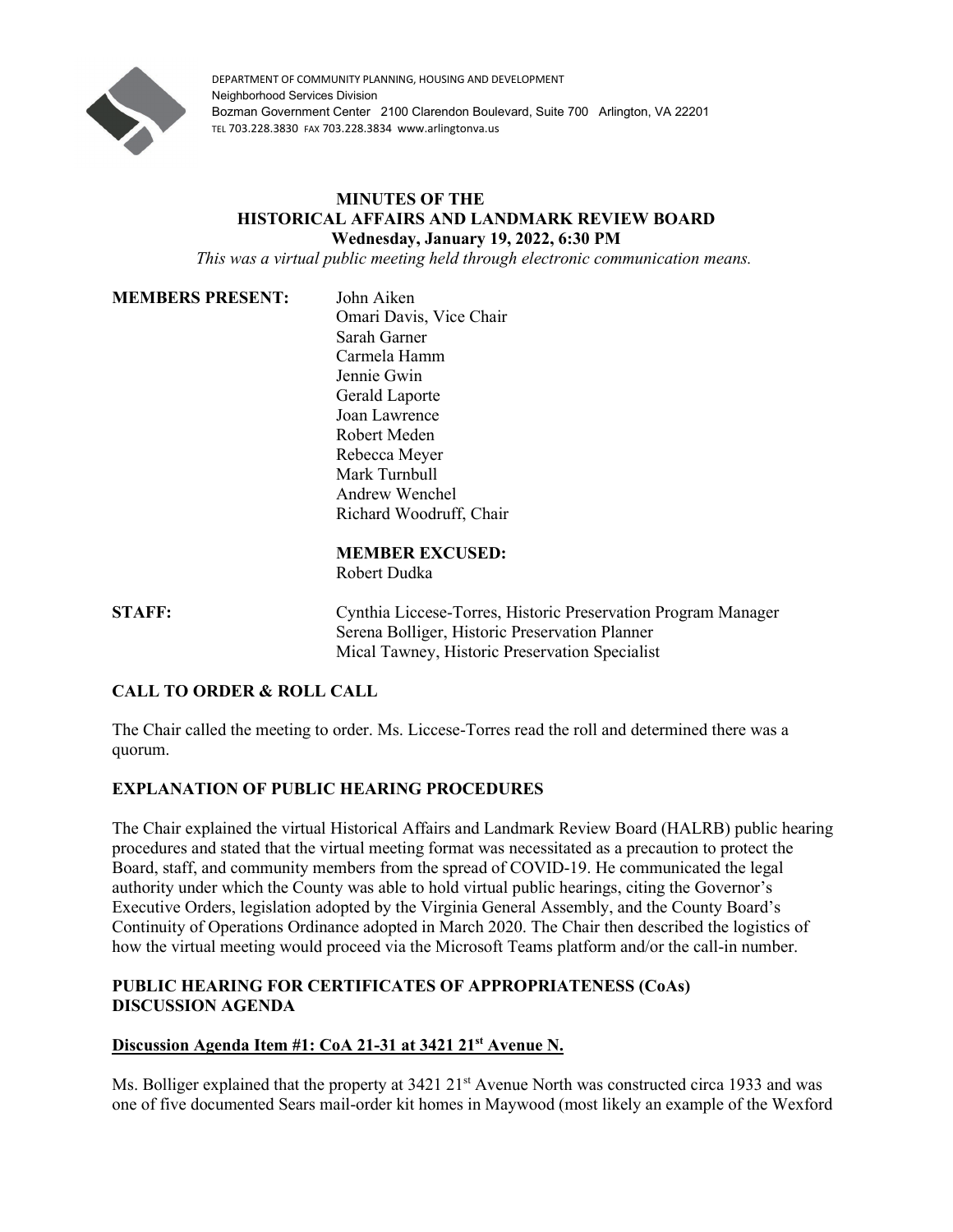#### *HALRB Minutes – January 19, 2022*

model). The applicant submitted preliminary drawings for review at the October and November 2021 Design Review Committee (DRC) meetings, and in December 2021 attended both the DRC and HALRB meetings as a preliminary review item.

Ms. Bolliger summarized the details of the proposal as follows:

The applicant requests to modify the existing dwelling by demolishing an 1980s-era rear addition and constructing a two-and-one-half-story rear addition and detached twodoor garage. On the original house, the applicant proposes to replace the existing front door with a glass double pane wooden door replicating that which would have been on the Wexford model. On the rear, the applicant requests to infill an existing doorway to the demolished addition. The applicant also proposes to screen the existing side porch, remove the existing handrail around the side porch, and restore an infilled window into the home from the porch with a solid wood six-over-six window matching other original windows in the house.

The proposed addition would be separated from the massing of the main house by a stepped-roof set-back hyphen which would allow for a courtyard patio area. Due to COVID-19 shortages, the applicant had not finalized the window manufacturer but was proposing fiberglass-clad wood or wooden windows for the primarily six-by-six casement windows. The addition's east elevation would be set back three inches from the original dwelling. The basement level cladding would be brick with smooth Hardie fiber-cement lap siding and PVC trim on the first and second stories. The existing roof would be replaced to match the asphalt architectural shingles on the new roof.

The proposed detached garage would be a  $21'$  x  $22'$  two-car structure with two paneled wooden garage doors in the front and a single egress door in the rear. A permeable paver driveway would connect a new curb cut in the street to the garage. After the DRC meeting, the applicant requested a 2' to 5' setback modification from the north parcel boundary to retain the garage in its current location.

Ms. Bolliger next summarized the feedback given at the most recent January 5, 2022, virtual DRC meeting: Mr. Wenchel thanked the applicant for the garage setback in response to concerns about the massing from the right-of-way and suggested perhaps it could be set back even further, given its size. Mr. Wenchel and Mr. Dudka recommended replacing the metal balustrade on the courtyard patio with a wooden balustrade more typical of porches in Maywood, which the applicant did. Mr. Davis suggested further differentiation of the new and existing construction. The DRC placed this item on the Discussion Agenda for the January 19, 2022, virtual HALRB public hearing

Ms. Bolliger then presented the staff recommendation as follows:

The Historic Preservation Program staff recommends approval of the subject application. The applicants and their architect followed the recommendations to reduce the height of the addition to make it secondary to the original dwelling and not visible from the 21<sup>st</sup> Avenue North right-of-way. They likewise stepped and set back the hyphen connecting the original dwelling with the addition to differentiate the two masses. The proposed vertical six-by-six casement windows are reminiscent of, but not identical to, the six-over-six wooden windows in the original dwelling. These techniques, along with the use of brick in the foundation story and lap siding in the top two stories of the addition, create harmony with the original dwelling while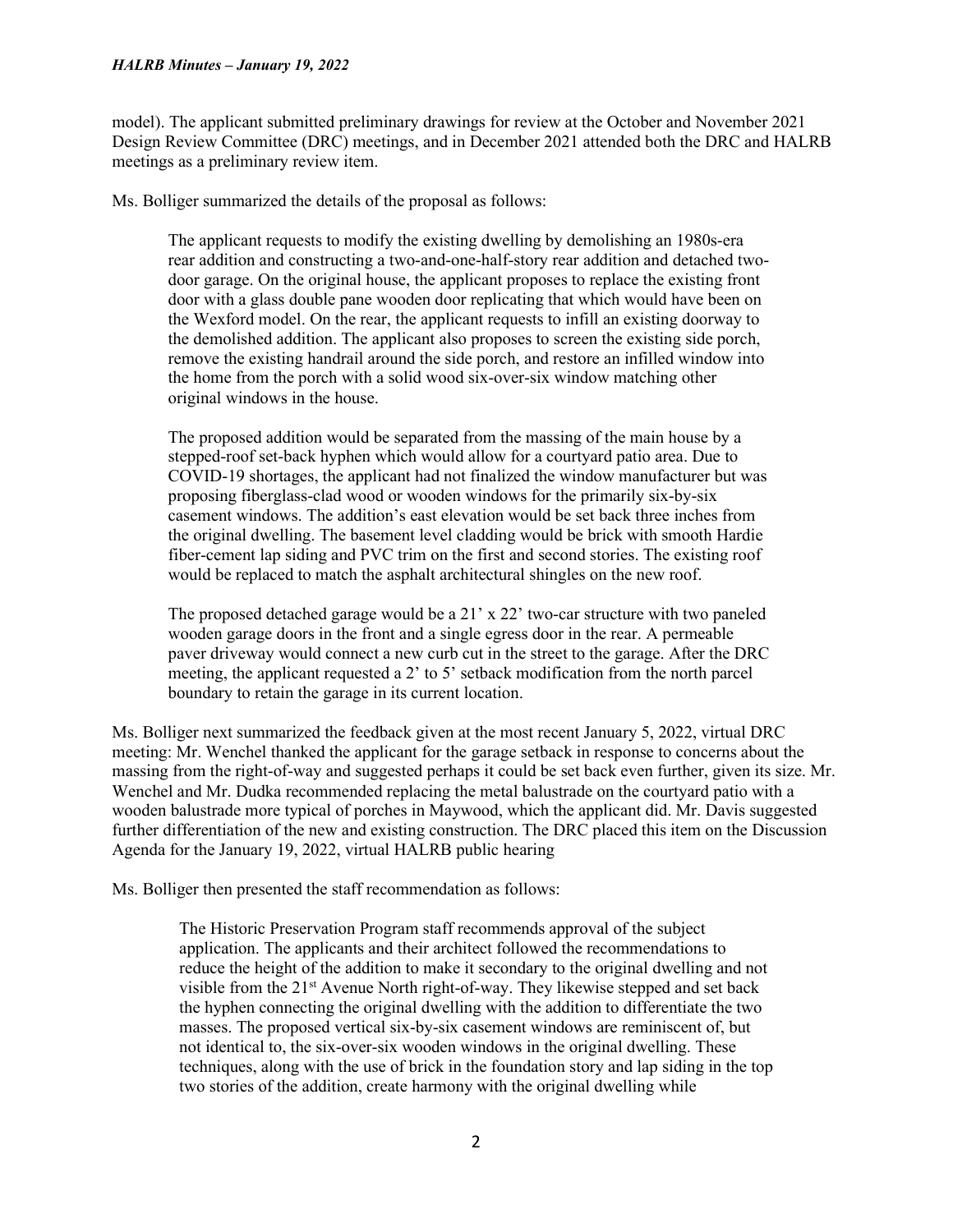differentiating the new construction, which complies with Standard #9 of *The Secretary of the Interior's Standards for Rehabilitation*.

In the original home, the applicant chose to restore several known historic features, including the original front door style and a window opening in the side porch. It was not inappropriate for a side porch to be screened; and the screening would be installed behind the mid-point of the columns as required by the HALRB in previous screened porch and deck projects in the local historic district (LHD).

Staff recommends solid wood windows in the addition as outlined by the *Maywood Design Guidelines*. Staff explained that the guidelines categorized clad windows as inappropriate (p.19) and historically clad windows had not been approved in projects at contributing dwellings in the LHD. Otherwise, staff finds that the materials proposed for the addition, garage, and landscaping were appropriate per Appendix G of the *Maywood Design Guidelines*. Such materials had been approved and used in the Maywood LHD, as well as meet the intent of Standard #9.

Based on DRC and HALRB feedback, the applicant reduced the size and height of the detached garage and set the garage back further to reduce the impact of the massing from the right-of-way. Since the January 2022 DRC meeting, the applicant had asked the HALRB to consider whether a setback modification would be appropriate for the garage. However, the DRC did not discuss this aspect of the project nor was the setback modification request advertised. Therefore, staff recommends that if the HALRB chooses to consider including the setback modification in its motion, that the CoA be separated into two parts and that the garage portion of the application return to the HALRB in February.

Ms. Bolliger noted an e-mail in support of the project from a member of the public; this had been shared with the commission in advance of the meeting. The Chair invited the applicants to speak and project architect Mr. Matt Lee thanked the commissioners for their time. The Chair invited the DRC to present its comments. Mr. Davis echoed Ms. Bolliger's comments about the garage setback and the wooden balustrade on the hyphen patio. Mr. Wenchel added that he had recommended a wooden picket fence between the house and the garage. He applauded the applicants for their design.

The Chair then invited the remaining commissioners to speak. Ms. Gwin said the addition was a complement to the existing house. She supported the findings of the staff report, including the requirement of wood windows in the new construction. Mr. Laporte asked if the patio doors would have muntins. Mr. Lee replied that it could be considered. Ms. Lawrence wanted to correct a note in the staff report about her question in the previous meeting. Her concern had not been whether the commission had approved two-car garages, which they had, but whether they had approved two-car garages this close to the street, which she believed they had not. She stated support for the design of the addition but said she was struggling with the garage because of the sheer volume of built size on the lot. Ms. Lawrence directed attention to the HB07 perspective drawings to demonstrate the proposed garage volume. Mr. Lee explained that the Board of Zoning Appeals would review the garage setback, so the HALRB did not have to consider it as part of its motion.

The Chair stated he would make a motion which included the requirement of wooden windows. Ms. Gwin asked to include Mr. Laporte's recommendation to include muntins on the patio doors. The Chair proposed the following motion: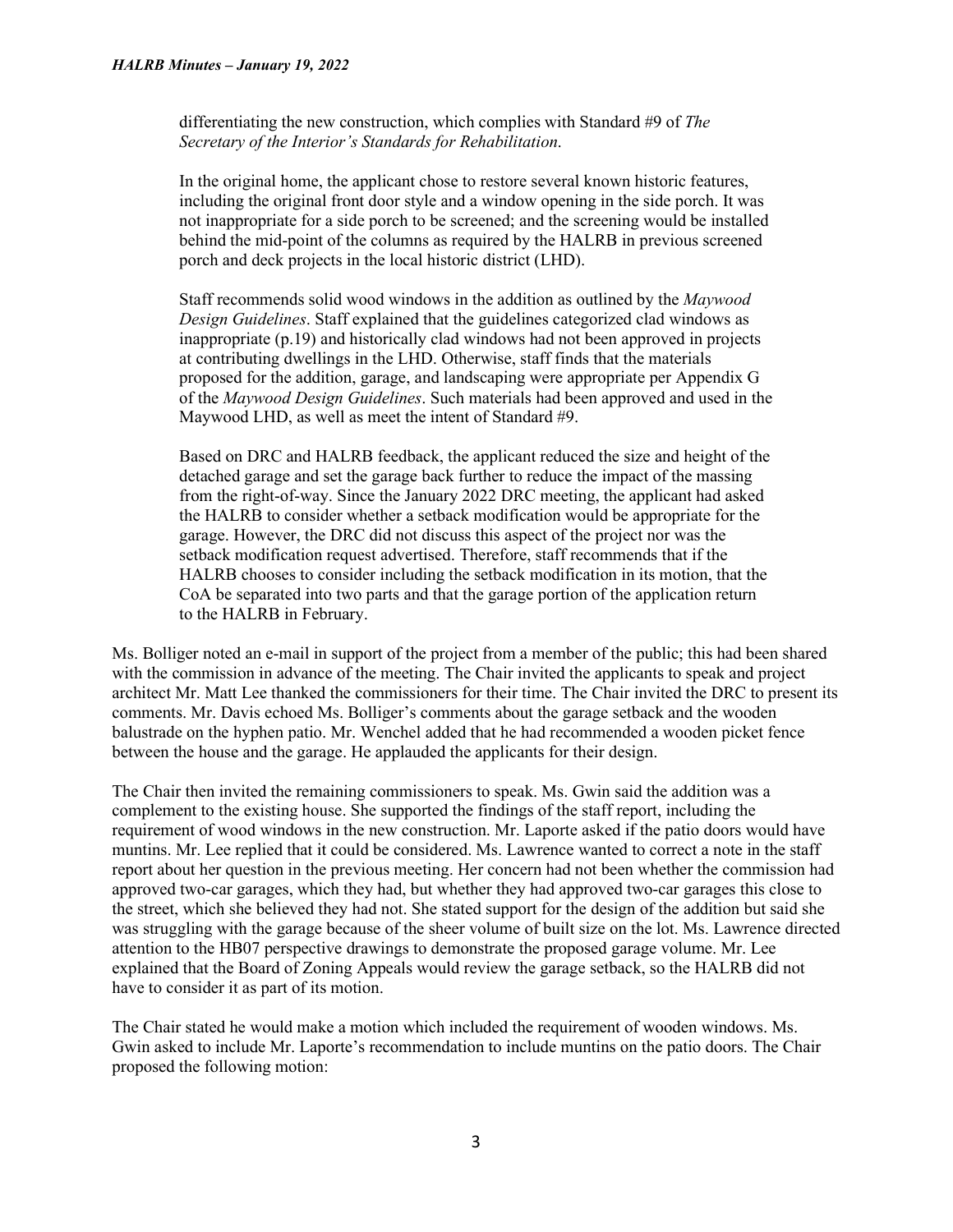I move that the HALRB approve CoA 21-31, permitting the remodel and new addition proposed in the subject application for  $3421 \ 21<sup>st</sup>$  Avenue N., provided that all new windows be constructed of solid wood without cladding in accordance with [the] *Maywood Guidelines* and further that muntins be included on the patio doors. HALRB finds that the home project complies with *The Secretary of the Interior's* Standard #9: new additions, exterior alterations, or related new construction by creating harmony with the original dwelling while differentiating the new construction.

Ms. Meyer seconded the motion. The Chair asked for final questions. Upon hearing none, he asked Ms. Liccese-Torres to call the roll. The motion passed unanimously 12-0.

# **Discussion Agenda Item #2: CoA 21-33 at 315 N. Glebe Rd.**

Ms. Bolliger explained that the Buckingham Shopping Center was built as a component of the planned Buckingham residential community between 1937 and 1946. The complex consisted of numerous commercial buildings at the intersection of North Glebe Road and North Pershing Drive. The commercial complex, inspired by the Garden City movement, evoked the idea of a traditional village center and was one of the final examples in the D.C. area of separating stores by a street which was a popular design among planners in the 1920s.

Ms. Bolliger summarized the application as follows:

The applicant proposed to modify two existing neon signs which conformed with the *Buckingham Design Guidelines* on the existing black light boxes for the vacant Cassianna Spa.

The first sign, 34'10" long on the south façade (side A per the drawings), has four possible options:

- 1. Replicating the 8'4" length of the green neon horizontal tubing with "Burn Boot Camp" spaced evenly in the middle.
- 2. Extending the green neon tubing to allow "Burn Boot Camp" to replicate the narrower spacing on the southwest façade.
- 3. Retaining the 8'4" length of the green neon tubing with the addition of four graphic geometric white shapes on either side of the text to fill the remaining space.
- 4. Retaining the 8'4" length of the green neon tubing with the addition of a graphic white line on either side of the text to fill the remaining space.

The second sign on the southwest facade (Side B per the drawings) was  $16'6''$  long and the applicant proposed three options:

- 1. Removing the sign entirely and leaving only the awning.
- 2. Retaining the existing light box and adding a conforming sign reading "Burn Boot Camp" in white neon with the typical green neon decorative element.
- 3. Retaining the existing light box but removing all neon and leaving the sign box blank.

Ms. Bolliger said the DRC considered this application at its January 5, 2022, virtual meeting. The commissioners voiced a concern about the kerning and spacing of the signs and asked for them to be evenly spaced. The applicant then submitted three additional options for the longer sign based on the DRC recommendations. The DRC placed this item on the Discussion Agenda for the January 19, 2022, virtual HALRB public hearing.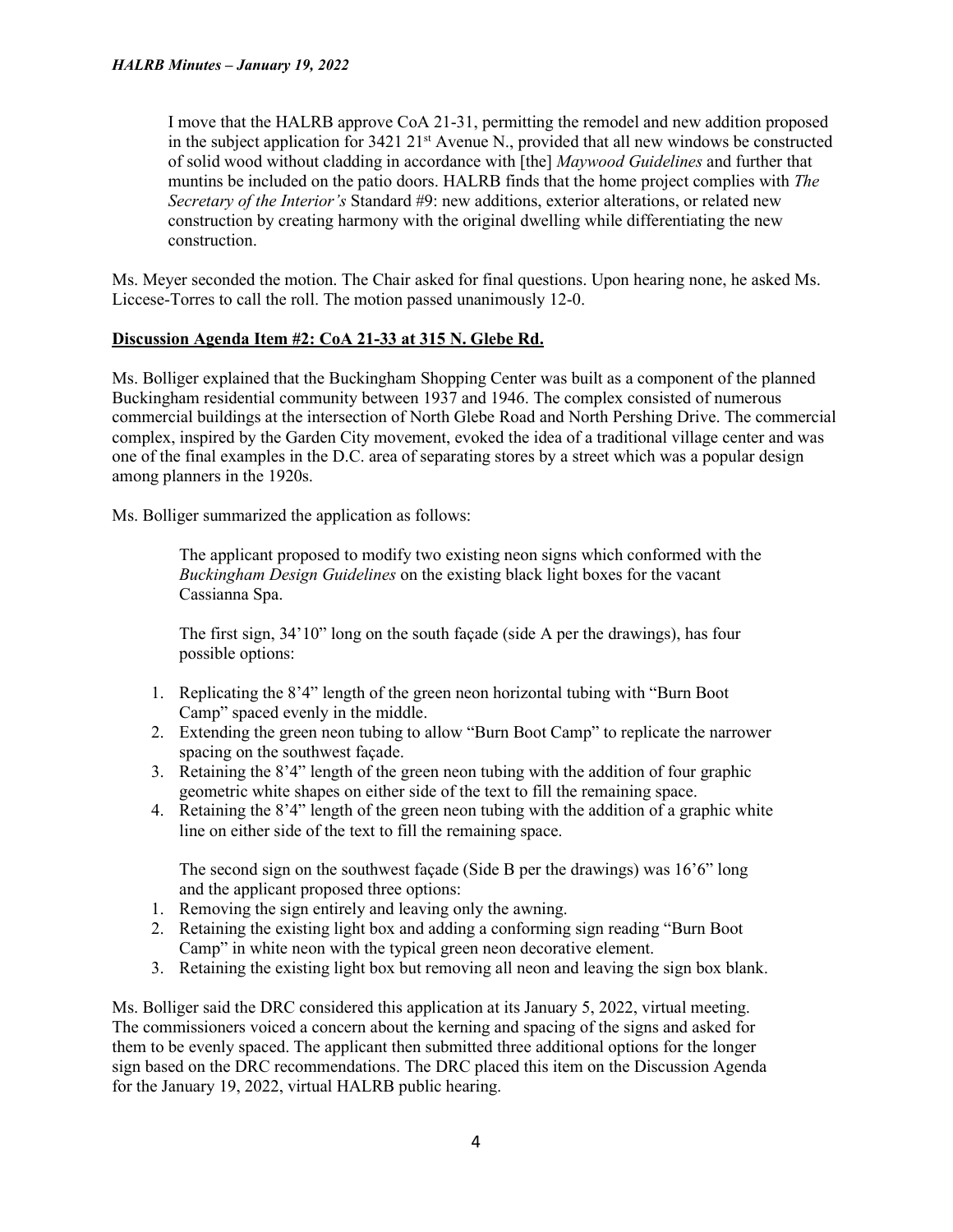Ms. Bolliger noted the staff recommendation as follows:

The Historic Preservation Program staff recommends either Option 1 or 2 for the longer sign on the south façade (Side A) as the proposed graphic images on the light boxes in Options 3 and 4 had not been used in the commercial district previously. Staff believed Option 1 or 2 was a simpler, cleaner design more in keeping with the existing commercial signage throughout the LHD.

On the southwest façade (Side B), staff recommends Option 2 with retention of the existing sign box and installation of new sign tubing as that option maintained the character of the existing signage. The removal of the sign entirely (Option 1) would interfere with the symmetry of the existing signs on the building and installation of a new sign box in the future might require additional hardware which could damage the brick. Further, a blank sign box (Option 3) would be atypical for the district.

Staff stated that the materials, colors, and overall design of the proposed signs are all consistent with the other signs in the LHD. Further, staff found that the proposal meets the intent of Chapter 11: Guidelines for Commercial Areas: Signage of the *Buckingham Design Guidelines.*

Since the applicant had no comment, the Chair invited the DRC to give feedback. Mr. Davis thanked the applicant for the additional options and said staff had adequately summarized the DRC feedback. Ms. Gwin recommended the full sign Option 2 for the shorter side and Option 2 for the longer side. Mr. Laporte agreed, stating that it looked more like a unified title with this spacing. Ms. Lawrence stated she supported Option 2 for both signs. The Chair asked for any contrary points of view. Upon hearing none, he made the following motion:

I move that the HALRB approve CoA 21-33 to allow replacement of the signs located on the building at 315 N. Glebe Road, provided that the applicant uses Option 2 as indicated in the subject application for the sign on the south façade, and Option 2 indicated in the subject application for the sign on the southwest façade.

Ms. Lawrence seconded the motion. The Chair asked for final questions. Upon hearing none, he asked Ms. Liccese-Torres to call the roll. The motion passed unanimously 11-0 (Mr. Turnbull left during the discussion and was not present for the vote).

# **Discussion Agenda Item #3: CoA 21-30 at 2415 Shirlington Rd.**

The Chair recognized the substantial public interest in this project, stated his support for the preservation and revitalization of this building, and outlined the legal scope of the HALRB's review.

Ms. Bolliger described the Green Valley Pharmacy, originally built in 1942 as a grocery store, as a onestory commercial building faced in textured stucco. She explained that the building's simple design had minimal architectural ornamentation, with the most distinctive feature now being the prominent corner entrance. She described the minimal changes made to the building over time:

The HALRB approved CoA 18-13 in July 2018 for: 1) the demolition of the false mansard roof (built ca. 1983) and restoration of the building's roofline to its original minimalist design; and 2) removal of an American elm abutting the rear of the building. The HALRB later approved CoA 18-13A in September 2018 for the installation of a metal cap on the parapet and 18-13B in December 2018 for the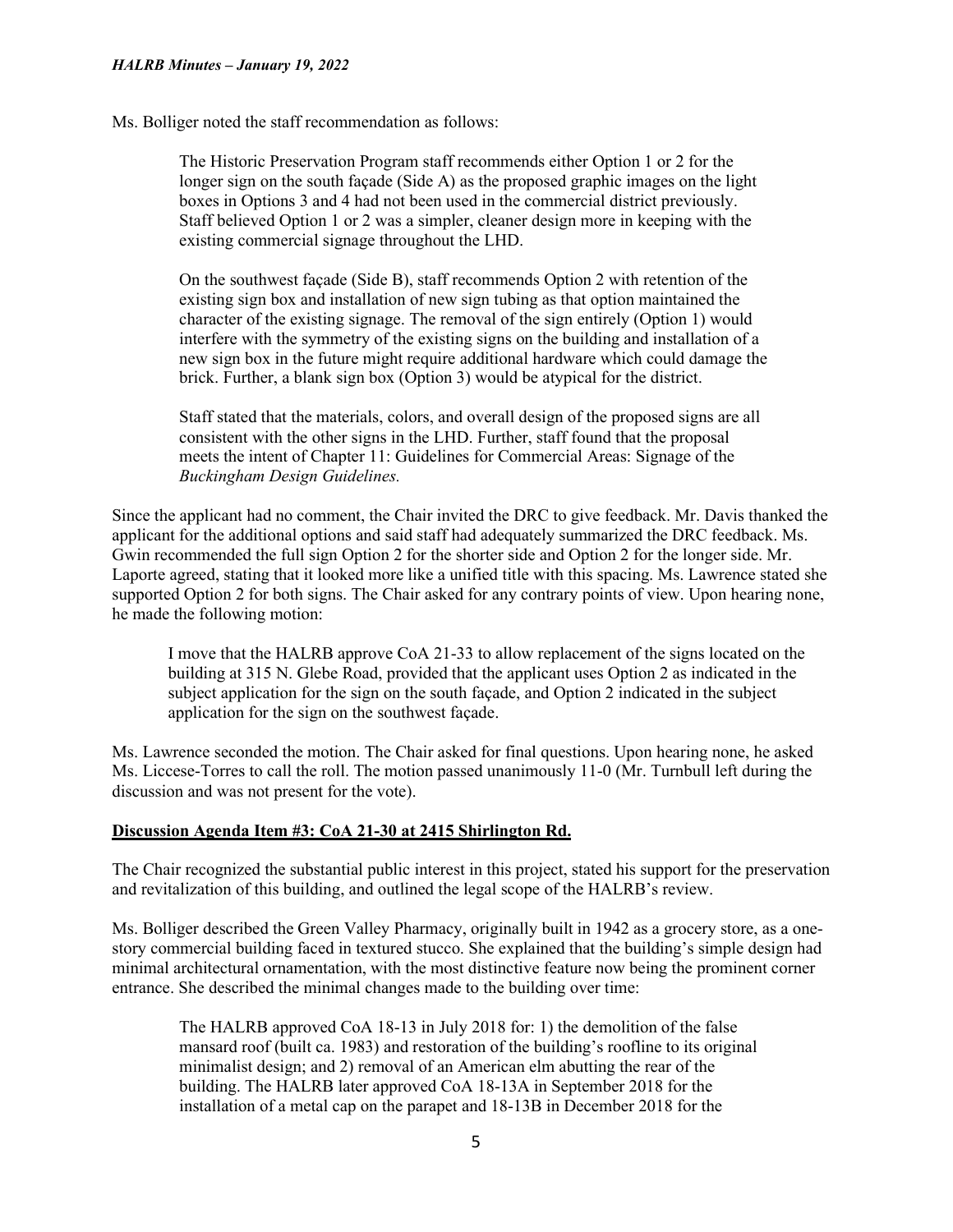installation of a new HVAC system. In September 2020, the HALRB approved the expansion of the existing service door on the southeast façade (to code standards).

Ms. Bolliger detailed the application as follows. The applicant, in partnership with the property owner, was applying for several exterior changes to convert the building into an operating restaurant:

- Installation of a new opening in the building's east (rear) elevation measuring  $42$ " x  $92$ " and gasket sealed to a new free-standing cooler;
- Installation of a new 29'9" x 8' walk-in cooler;
- Removal of the existing rear chimney and patching of the wall to match;
- $\bullet$  A 12'-wide concrete driveway around the building for car access to parking (four parking spaces were outlined within the LHD parcel, including two ADA-compliant spaces in front of the building and two parallel spaces along the north side of the building. The remaining parking spaces were on the adjacent parcel outside the LHD parcel boundaries);
- Installation of nine concrete-filled bollards along the north elevation of the building;
- Installation of a grease container, a cardboard dumpster, and a trash dumpster on a concrete pad at the northeast corner of the building;
- Installation of ADA-compliant curbs and ramps throughout; and
- Installation of movable planters and outdoor seating which were exempt from design review as they were removable (they were included in the packet since they would be part of the landscape for longer than six months).

Ms. Bolliger recounted that the DRC first considered this project at its December 1, 2021, virtual meeting. She noted that Mr. Wenchel had several concerns: 1) placing new parking in front of the storefront instead of alongside it; 2) inserting a new opening into the building when commercial buildings often have varying needs as businesses change; and 3) placing the cooler close to the building without an air gap. Mr. Wenchel advocated for a separation between the rear of the building and the proposed cooler so there would be minimal impact to the original building. He said this would also help indicate the cooler as newer construction and reduce potential impacts on the rear elevation from moisture and mold. Mr. Davis suggested that the coloring of the cooler match that of the building. He stated that such an addition could be appropriate given the service nature of the building. Ms. Bolliger explained how the DRC originally recommended that this item be placed on the Discussion Agenda for the December 15, 2021, virtual HALRB public hearing. However, the HALRB Chairman requested on the day of the scheduled hearing that the item be deferred due to a written request by the Green Valley Civic Association to have more time to review the proposal.

Ms. Bolliger stated the DRC reviewed the project again at its January 5, 2022, virtual meeting and shared the DRC members' concerns about the removal of the chimney given that it was one of the few original architectural elements on a simple commercial building. Mr. Dudka considered the proposed cooler to be a removable feature of the building and asked for a drawing of the proposed rear elevation. Mr. Wenchel expressed concern about the potential lack of maintenance of the rear elevation once the cooler was installed. The DRC members recommended that the applicant seek alternate customized cooler constructions which would allow the retention of the chimney, then placed this item on the Discussion Agenda for the January 19, 2022, virtual HALRB public hearing.

Ms. Bolliger summarized the staff recommendation as follows:

Staff recommends the approval of the subject application. Staff hopes that the proposed restaurant use would return life to a vacant building whose pharmacy business served as the center of the Green Valley community for decades. Staff understands the secure interior space legally required for medication storage for the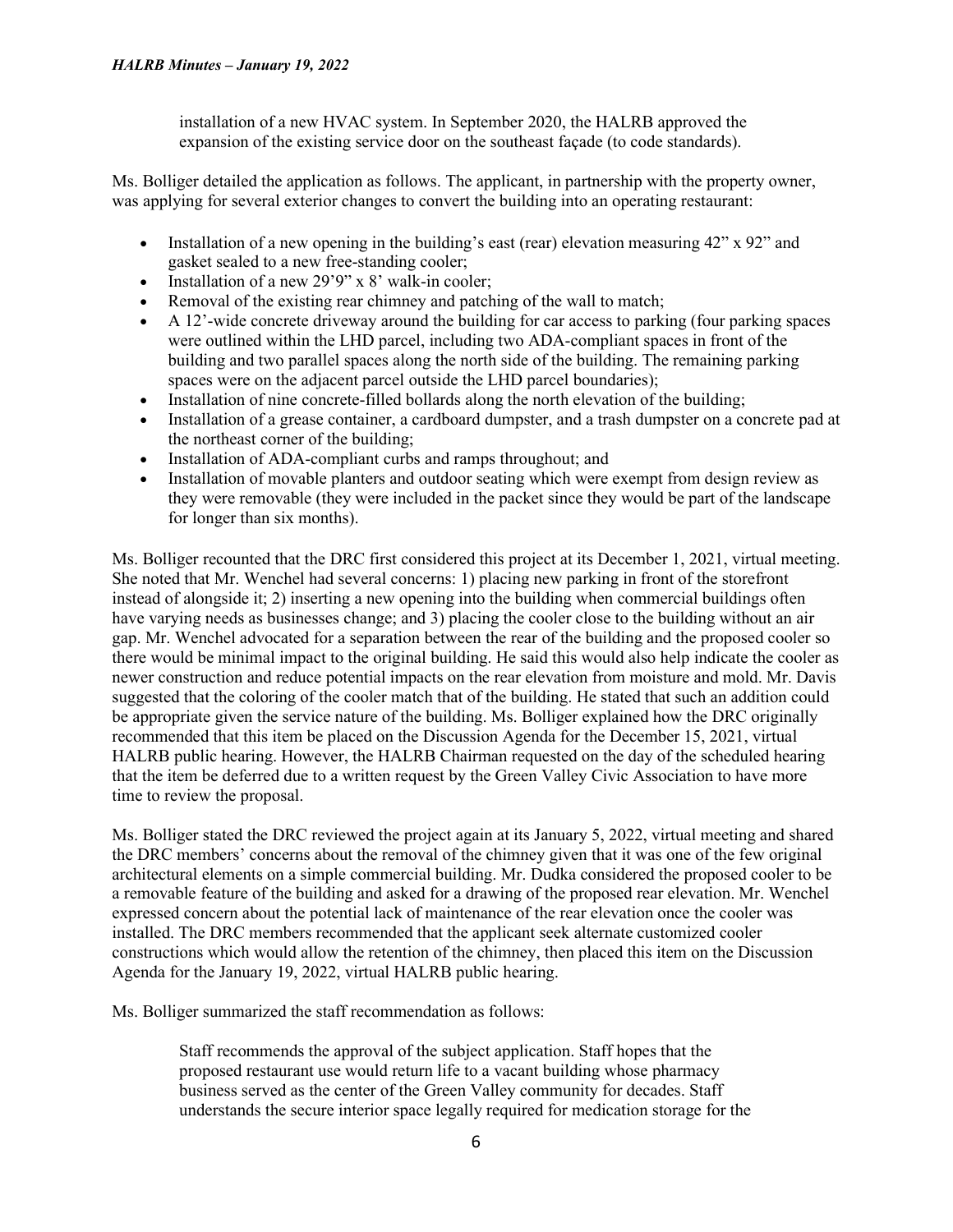building to return to its pharmacy use was beyond the capacity of the existing building footprint. Further, staff appreciates the owner's pursuit of a new business to fit the existing space which conforms with the intent of Standard #1 of *The Secretary of the Interior's Standards for Rehabilitation.*

Ms. Bolliger explained that the Green Valley Pharmacy was designated as a LHD based on three qualifying designation criteria (as per §11.3.4.A.6 of the Arlington County Zoning Ordinance):

- Its character, interest, or value as part of the development, heritage, or cultural characteristics of the county, state, or nation;
- Its association with a person or persons who significantly contributed to the development of the county, state, or nation; and
- Its suitability for preservation or restoration.

The *Local Historic District Designation Form* describes the Pharmacy's "Significant Features" as "its historic, cultural, and social significance and the building's prominent location in the heart of Nauck [now Green Valley] at the intersection of Shirlington Road and 24<sup>th</sup> Road South."

Further, the *Green Valley Pharmacy Local Historic District Design Guidelines* states the following about the building: The original massing of the building and arrangement of fenestration remains unchanged. Stylistically, the Green Valley Pharmacy is of non-descript architectural design and is a simple, mid- $20<sup>th</sup>$  century commercial building without architectural detailing. The significant features of the site include the rectangular-shaped commercial building, the adjacent paved parking areas, and the building's prominent location at the corner of Shirlington Road and  $24<sup>th</sup>$ Road South. The priority for preservation of the site will involve maintaining the historic and architectural integrity and character of the entire building, mainly as a one-story commercial building with a corner entrance.

Although the standing brick chimney on the east (rear) elevation was original to the building based on the construction drawings stored with the Center for Local History (at Central Library), the chimney is non-functional and is not listed as a characterdefining feature of this commercial building in either the LHD designation form or the design guidelines. A utilitarian chimney is not characteristic of commercial architecture nor typical to the function of the building as a grocery store (original use) or a pharmacy. The HALRB has allowed the removal of non-functioning chimneys in the past, even in residences where the chimneys were typical to the construction.

The proposed installation of an exterior cooler would allow the adaptation of the existing building footprint without a major impact on or expansion of the historic building, which complies with Standard #1 of *The Secretary of the Interior's Standards for Rehabilitation*. A walk-in cooler was approved by a County building permit in October 1944 (removal date unknown), showing that the proposed cooler addition is in keeping with the use of the building and landscape. Furthermore, the surface of the cooler would be parged to match the building's existing wall treatment. The applicant had also offered to paint the cooler white so it would blend into the existing building for minimal visual impact. The cooler would be set two inches away from the rear building wall to create an air gap and thus would not damage the historic fabric of the elevation. The cooler would allow for the addition of usable square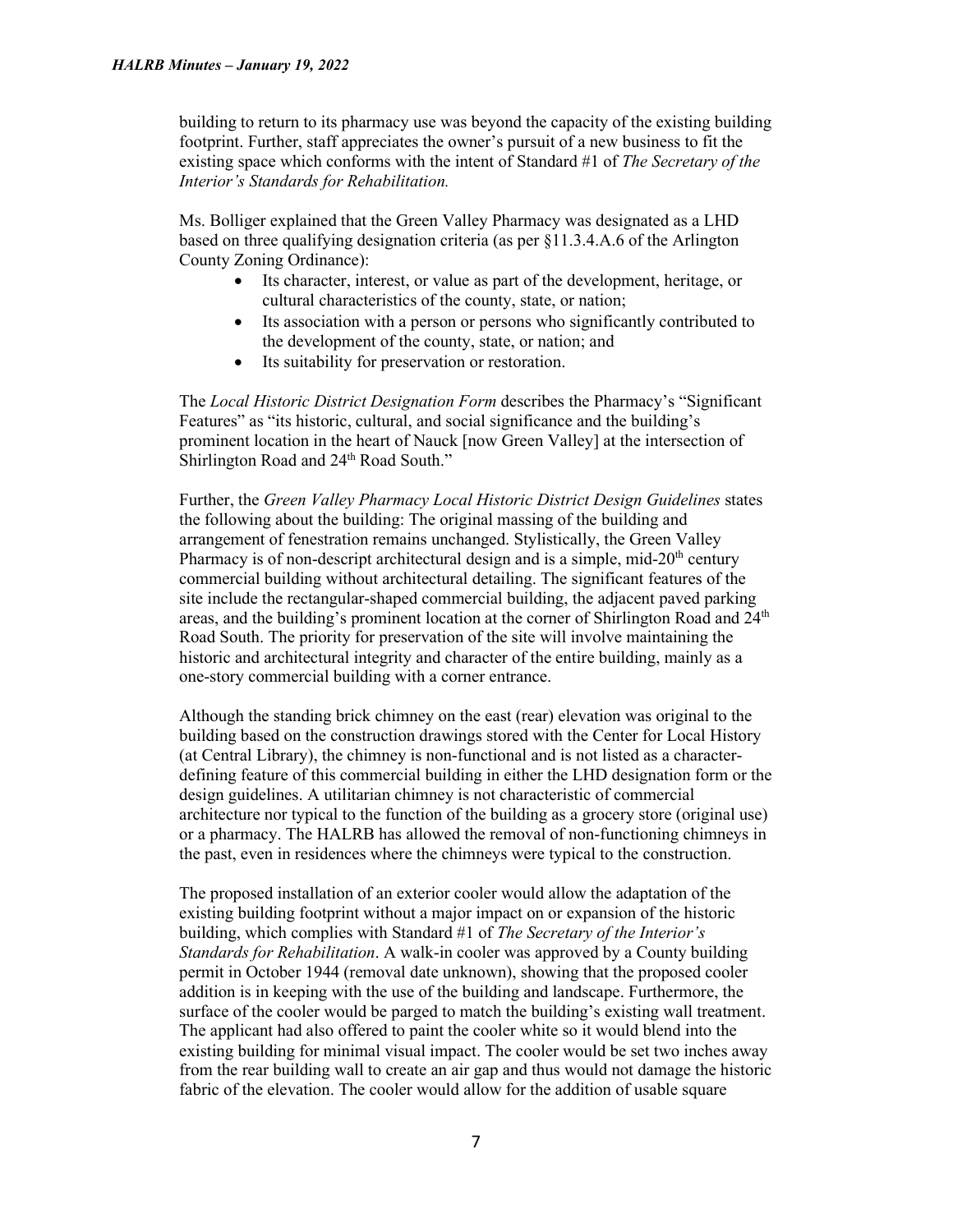footage with minimal alteration to the historic massing and materials, as per Standard #9 of *The Secretary of the Interior's Standards for Rehabilitation*.

While staff would prefer not to introduce a new door opening on the historic building, they believe it would not be inappropriate for a commercial building to have a second rear service entrance. Also, this new opening would help maximize the efficient use of the building as a restaurant. In response to Mr. Wenchel's concern, Ms. Bolliger explained that pull-in parking spaces are preferred for ADA parking since parallel parking is less accessible. Historically, there had been parking in front of the building. As none of the proposed outdoor seating or planters would be fixed, they comply with Standard #9 of *The Secretary of the Interior's Standards for Rehabilitation*.

Ms. Bolliger informed the Chair that architect Ms. Pat Snyder was on the call for the client and that two members of the public had signed up to speak: Mr. Ezra Moore, speaking for J. L. and M. Homes and Ms. Robin Stombler speaking for the Green Valley Civic Association (GVCA). The Chair invited the applicant to speak first. Ms. Snyder expressed their excitement to be part of the Green Valley community and their willingness to work with the limitations of the small building. She explained that since [owner] Ms. Al-Amin owned both the Pharmacy parcel and the neighboring parcel, they were able to do a site plan which made the most of both. She explained that the new sidewalk would connect the streets toward the [town] square and felt it would be a wonderful addition to the area.

The Chair invited the DRC to speak. Mr. Wenchel said he agreed with the comments in the [recent] letter from the Green Valley Civic Association. He raised a concern that much of the building's character had been stripped when the HALRB had allowed the removal of the mansard roof, and as a consequence thought that the removal of the chimney from an already plain building would be of detriment. He stated that often disused chimneys were capped instead of removed. Mr. Wenchel also recommended finding a way to retain the tree, and voiced concern about placing the cooler close to the building wall and recommended keeping the chimney and placing the cooler past it, connecting the cooler to the building by a walkway.

The Chair next called the public speakers. First was Ms. Stombler. She asked if Portia Clark was on the call, but Ms. Clark was not able to speak. Ms. Stombler expressed interest in the success of the Pharmacy building. She cited the LHD nomination form and the stated importance of retaining the building's physical form. Ms. Stombler said the building had been compromised by the removal of the mansard roof and signage. She believed that the removal of the chimney and the addition of the door would further degrade the integrity of the building. Ms. Stombler explained that the GVCA letter also had commented on parking, outdoor dining, the roof deck, and the retention of the tree, understanding that it was not within the purview of the HALRB. Ms. Stombler noted an earlier discussion with the applicant about the name of the business. She thanked the commissioners for their cooperation.

The Chair then invited Mr. Moore to speak, but Mr. Moore was not yet present.

The Chair began the commission discussion, highlighting a number of topics: the removal of the chimney, the addition of a new door in the rear to access the cooler, and the removal of the elm tree. The Chair also asked for clarifications on the [validity of the] previous [approved] work.

The Chair asked Ms. Snyder to explain why the chimney had to be removed. Ms. Snyder replied it was hard to create a custom indented cooler and that the team was trying to retain circulation space around the building and access to the dumpsters and service area in the rear. She directed the commission's attention to the letter from Ms. Al-Amin, the daughter of 'Doc' Muse, in which she stated that she supported the addition of the door in the rear and removal of the chimney. Ms. Snyder explained that the door was more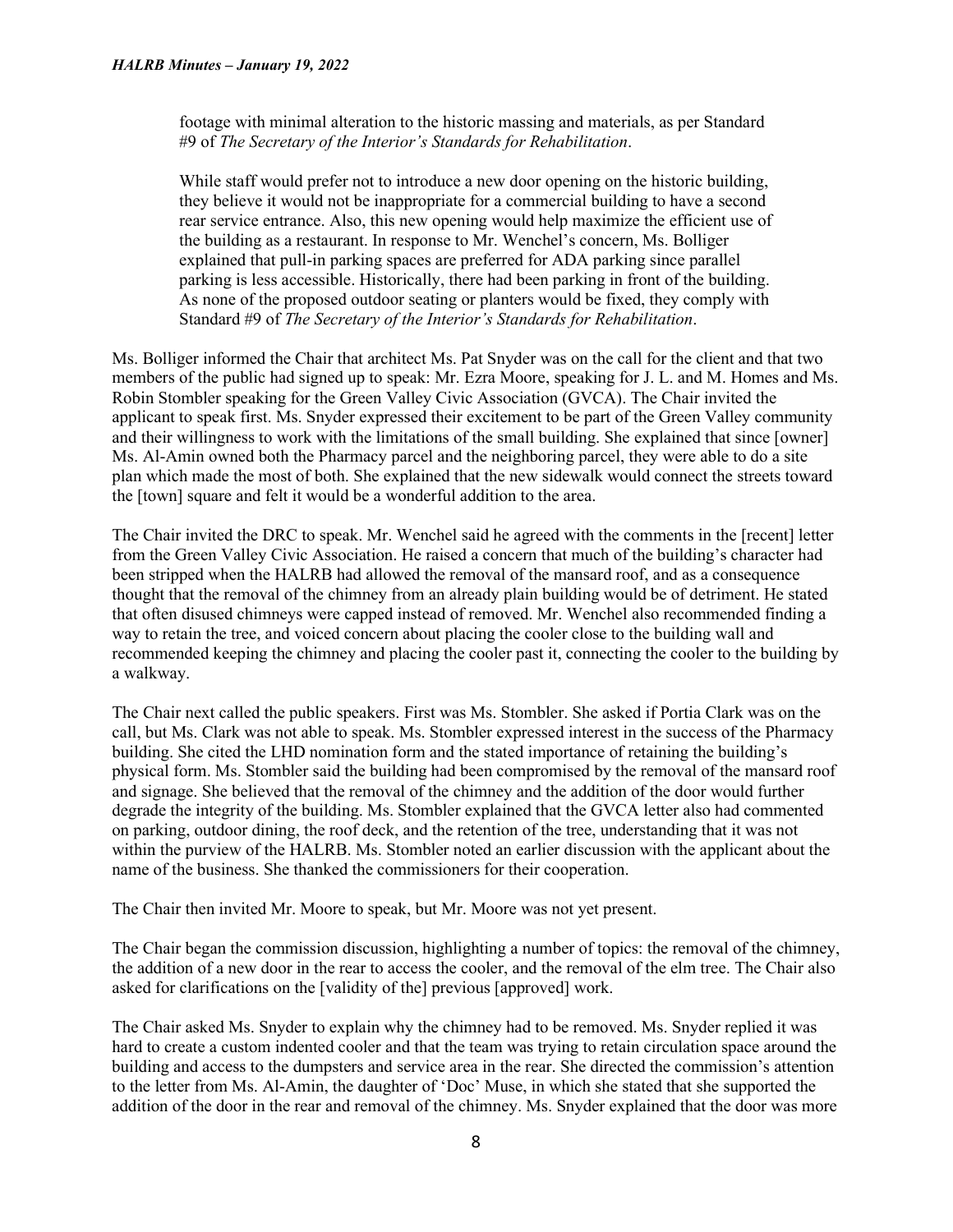#### *HALRB Minutes – January 19, 2022*

important than the removal of the chimney; she said not allowing direct access to the cooler would be a problem for the operation of the restaurant and cause potential health and safety issues. Ms. Snyder stated they would be willing to rebuild the chimney after the removal of the cooler or allow for the chimney to be retained and place the cooler further away if necessary. She explained that two inches was a typical setback for walk-in coolers.

Since the second public speaker had arrived, the Chair allowed him to speak next. Mr. Moore expressed concern about the location of the trash area and thought it would be hard for haulers to access the trash, which would be very loud for the townhouses being built adjacent to the Pharmacy building. He then asked if the dumpsters could be fenced to reduce illegal dumping and rodents.

The Chair invited other commissioners to comment. Ms. Lawrence stated the chimney should be retained. She asked if the tree CoA had expired, having been over a year since it had been approved. As there were no other plantings near the building, she believed that the tree should remain and other plantings added. Ms. Lawrence clarified that the HALRB did review signage and agreed that [any future] signage should reflect the connection to the original business to cultivate the connection to the community.

Ms. Liccese-Torres informed Mr. Moore that Code Enforcement staff was always available as a resource to resolve outstanding issues with noise or trash. She also responded to Ms. Lawrence's question about the validity of the tree removal CoA. Ms. Liccese-Torres explained that the [approval of the] 2018 CoA allowed for the removal of the tree and the removal of the [false mansard] roof to return the historic facade back to its original appearance. She explained that applicants have one year after the issuance of a CoA to begin work on their project to retain the validity of their permit. If work has begun in earnest prior to the year lapsing, the CoA is considered valid for the duration of the project. The Chair asked Ms. Liccese-Torres whether the [pharmacy] sign had been saved. She replied that she believed the family had retained it. Ms. Snyder explained that the applicant would return to the HALRB at a later date for the review of new signage.

Mr. Davis asked what the effect would be if the chimney was retained. Ms. Snyder responded that they would need to remove some width from the sidewalk and the grassy area and that they had agreed to fence off the dumpsters. Mr. Laporte agreed with Mr. Woodruff on the question about the validity of the tree removal portion of the 2018 CoA. Mr. Laporte agreed it was important to the community for this building to be returned to service, but he was concerned about the removal of the chimney. He suggested an alternate solution such as cutting the bottom from the chimney to allow the cooler to be placed closer to the building but to retain the appearance of the chimney.

Ms. Bolliger stated she had conferred with the County Forester on the tree. They maintained that while it was technically healthy, it was too close to the building and would begin to damage the building as it matured. She said they also stated that the tree would become a hazard to the building once it began to deteriorate, which was likely given the planned traffic pattern around the building over the tree's roots. She continued, noting that the grassy areas that had been planned as part of the landscaping were considered adequate replacements for the stormwater management loss of the tree. The Chair voiced his concern about the continued loss of trees at the recommendation of the County Forester.

The Chair expressed his understanding that the value of the building was in its role in the community and therefore he was very receptive that the signage should be restored and the tree saved. He thought that installing a door in the rear and removing the chimney would not be destructive to the memory of what had happened in this building. He suggested making a motion and invited the commissioners to amend it as they found appropriate.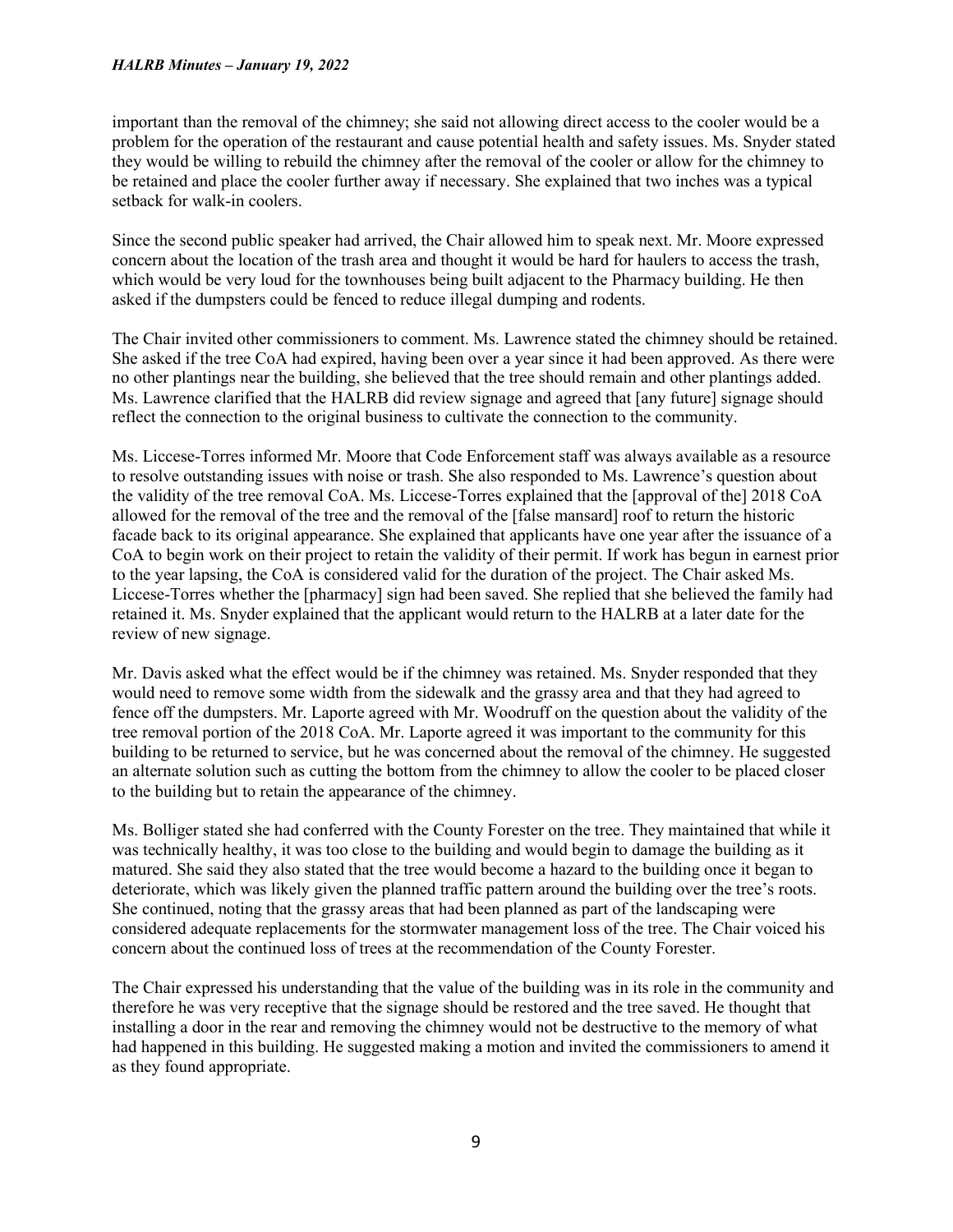Ms. Gwin agreed that the [building's] importance appeared to be its contribution to the community and that the chimney was not a character-defining feature. She said she would prefer that the applicant pursue Mr. Davis's request for alternate options but agreed that given its commercial use, a chimney was not typical [for this kind of] structure and did not contribute to its importance. Ms. Gwin asked if the motion could be worded so that the applicant would not need to return [to the HALRB] if it was determined that the tree in fact was outside of the commission's purview. Ms. Liccese-Torres expressed concern that the HALRB had already acted on the tree [in 2018] and the tree removal had not been recently advertised; therefore, it could not be acted upon in a motion this evening. The Chair said that the applicant could return to staff for an Administrative CoA for the tree based on the Forester's recommendation. Mr. Wenchel bemoaned the removal of the roof and signage and expressed concern about the lack of elevation [drawings for the proposed alterations to] the building. He supported the reincarnation of the business but requested additional review by the HALRB.

The Chair asked the commissioners if they felt that the HALRB should move forward with considering the application or if they should defer it and ask the applicant to return. Ms. Snyder voiced the opinion that it was the applicant's priority for the application to move forward; to do so, then she said they would be willing to retain the chimney and place the walk-in cooler past the chimney and construct a walkway connecting the building and cooler. Mr. Davis stated that given the applicant's priority, he would support the project moving forward if the chimney was retained. Ms. Gwin asked Ms. Snyder for clarification on the material that would be used as infill. Ms. Snyder replied they would use a parged block to match the building and that the cooler would need to move back approximately 12 inches from the rear wall.

In collaboration with Ms. Gwin, the Chair made the following motion:

I move that the HALRB approve CoA 21-30 to allow the following alterations to the Green Valley Pharmacy Historic District building located at 2415 Shirlington Road: to install an opening in the east façade to access a new exterior walk-in cooler and to make appropriate landscaping changes to improve ADA accessibility as proposed in the subject application on the condition that the existing chimney be retained in its entirety and the walk-in cooler be located immediately adjacent and the new infill panel will be stucco clad to match the existing façade.

Ms. Hamm seconded the motion. The Chair asked for final questions. Upon hearing none, he asked Ms. Liccese-Torres to call the roll. The motion passed unanimously 10-0 (both Mr. Turnbull and Ms. Meyer had left the meeting and were not present for the vote).

# **Discussion Agenda Item #4: CoA 21-32 at 2831 23rd Rd. N.**

Ms. Bolliger recounted that the property at 2831 23<sup>rd</sup> Road North originally was a circa-1925 Bungalow that had undergone extensive alterations over time. She provided the following site history:

Although not listed in the *Maywood National Register Nomination*, the house is located within the Maywood LHD. The 1936 Sanborn Fire Insurance Map recorded a one-story wood frame house. In 1955, the owner enclosed the front porch, and in 1959, added a front bay window (as per the Arlington County historic building permits). After 1959, the owners added another mass onto the front, covering the porch and original front doorway. The siding was patched over time and is currently a mixture of painted brick and vinyl siding. While it can be assumed that the original 1925 windows were solid wood, all visible windows have either been replaced with vinyl one-over-one windows or were installed in the new addition as vinyl. Since the original front door had been enclosed, the current front door into the addition over the original porch could be assumed to be non-original.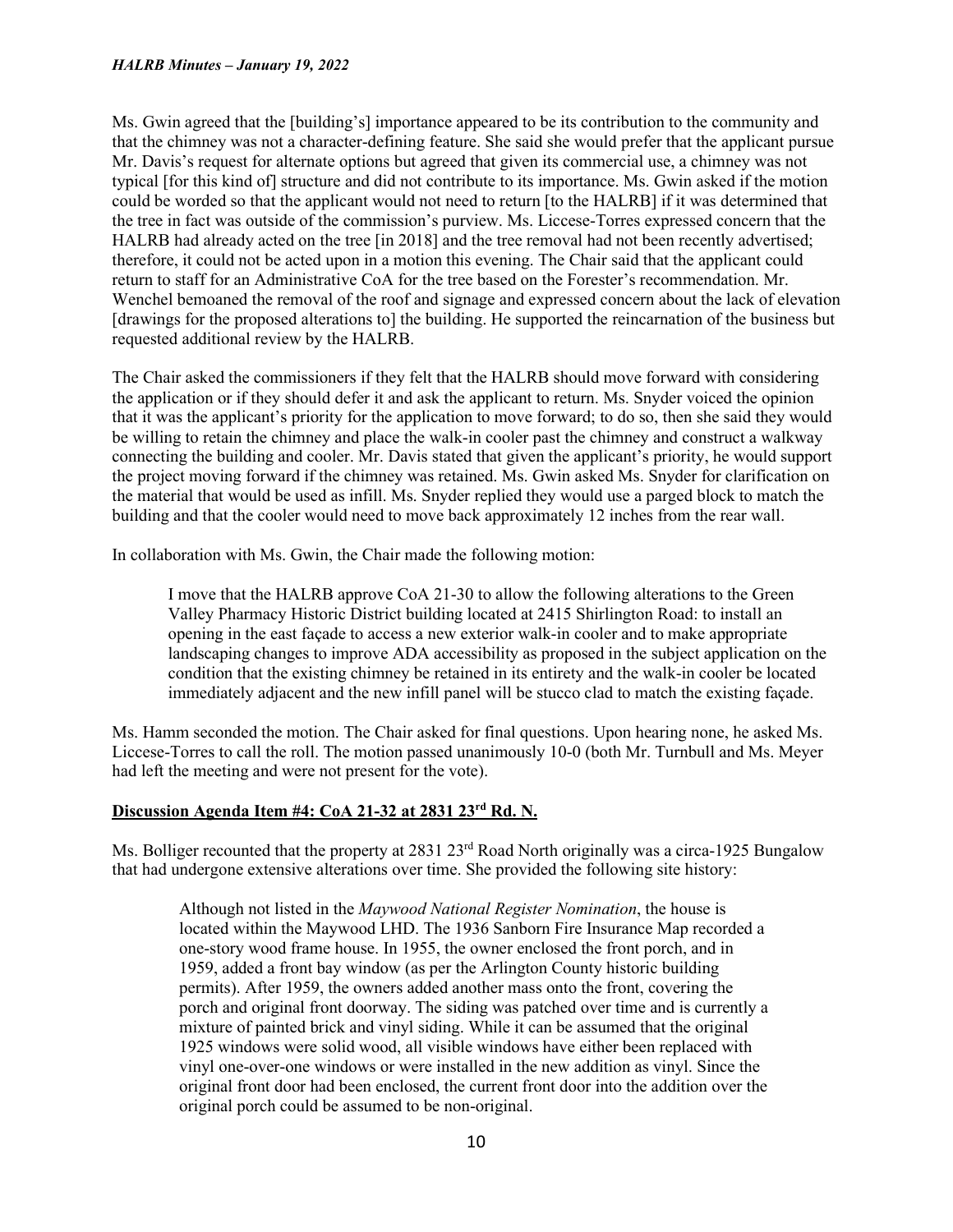Based on the evidence, the materials visible from the right-of-way (including the siding, windows, and doorway) are not original either to the dwelling or the period of significance of the LHD, and neither was the massing or setback, modified for the post-1959 façade addition. This level of alteration was likely the reason the property was considered non-contributing to the LHD. However, the *Maywood Design Guidelines* do not differentiate between contributing and non-contributing houses so all homes within the LHD are subject to the design guidelines.

Ms. Bolliger then described the application details and DRC feedback:

The applicant is renovating the interior of the house and is requesting to replace all the existing vinyl windows with two-over-two Lincoln aluminum-clad wood windows. Two windows on the first story of the front façade addition would be reduced in height (the sill would be raised and the header would remain the same) to allow for an interior kitchen counter. One window in the rear would be converted into a doorway with eight-lite Lincoln double-leaf sliding doors with full size windows on either side. On the front façade non-original addition, the existing front doorway and sidelite would be infilled and replaced with a window, while a new front entrance would be installed in the facade setback. The new front doorway would consist of glazed panel double-leaf doors with four-lite glazing over two shaker panels. All vinyl siding would be replaced with fiber cement Hardie siding.

The DRC considered this application at its January 5, 2022, virtual meeting. The members agreed that non-original windows in altered, non-contributing dwellings in the LHD should not necessarily be considered by the same standards as original windows in non-contributing or contributing homes and suggested that this was a broader conversation for the full commission. The DRC members did not otherwise have concerns about the proposed changes to the door and window openings.

At the DRC meeting, staff noted that because an existing window opening was being used for the proposed new front doorway, the new entrance would not be centered to the existing stairway, which was not typical for a traditional front entrance. Mr. Davis noted that the proposed doorway would be centered with the window above it and implied that movement of the existing railing and staircase to center the doorway might therefore be preferred. The owners replied that they had the same concern and had future plans to center the stairway when it needed replacement. The DRC placed this item on the Discussion Agenda for the January 19, 2022, virtual HALRB public hearing.

Ms. Bolliger stated staff recommended approval of the subject application as submitted and gave this additional explanation:

> This non-contributing house has been severely altered and no longer resembles the Bungalow form as originally constructed nor does it retain characteristics common during Maywood's period of significance. The original front façade has been entirely obscured and the visible materials are not original to the building.

> While clad windows are outlined as not appropriate in the LHD per the *Maywood Design Guidelines*, the dwelling features visible vinyl windows. Requesting that the applicants switch from vinyl to solid wood windows in a non-historic addition to a non-contributing house where the windows may originally have been vinyl appeared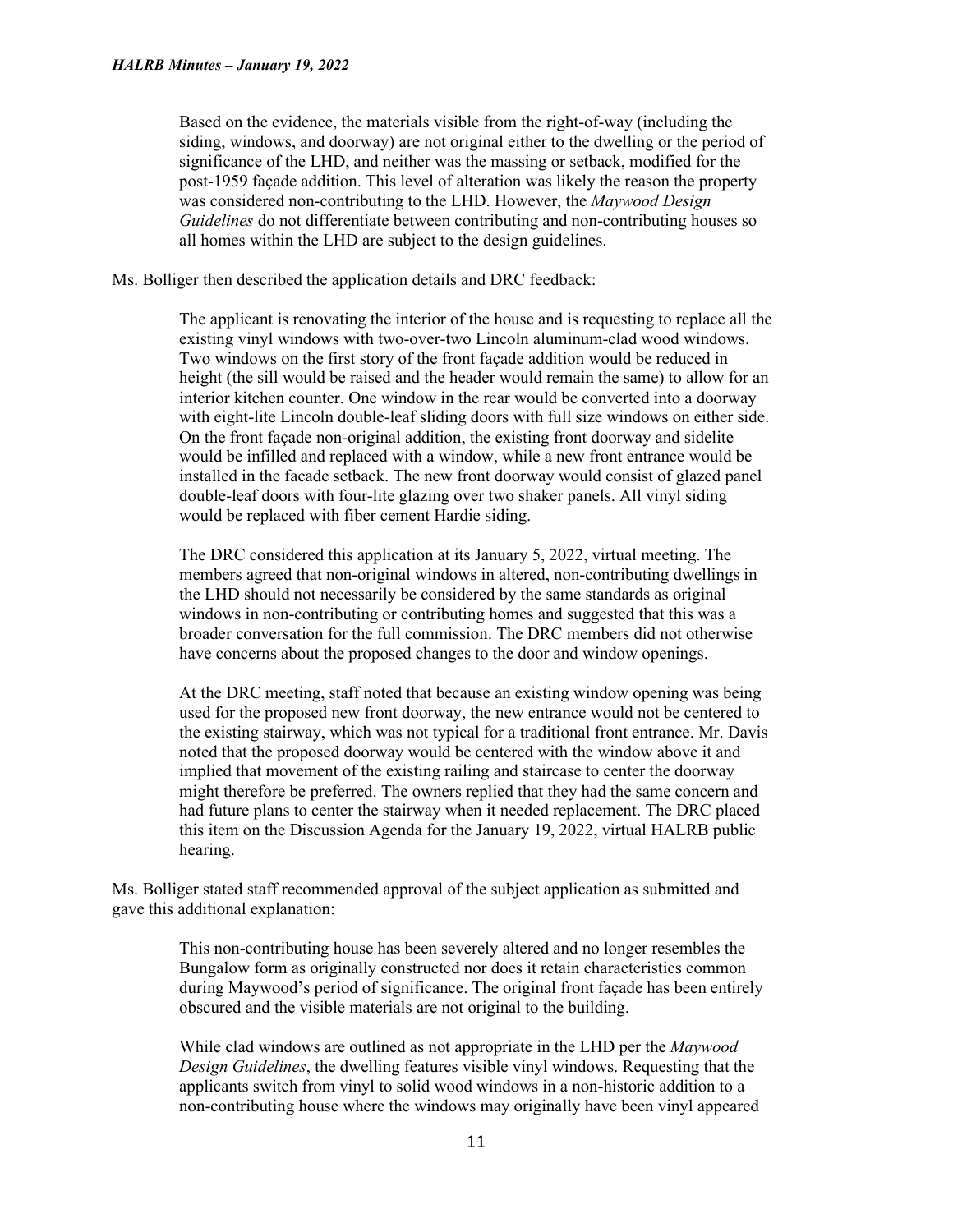to be conjectural and goes against Standard 3 of *The Secretary of the Interior's Standards for the Rehabilitation of Historic Properties*. Replacing the windows with solid wood likewise could violate *The Secretary of the Interior's* Standard 6 as there is no evidence of the window materials in the addition. Staff made the caveat that given the very few altered non-contributing houses in Maywood with vinyl windows, the precedent set should be minimal. To mimic original aluminum windows, wood-clad aluminum windows were allowed in the non-contributing renovation project at 2206 North Nelson Street (CoA 21-08.) On July 15, 1992, the HALRB also approved aluminum-clad wood windows on the non-contributing dwelling at  $3215$   $22<sup>nd</sup>$  Street North.

The proposed fiberboard cement siding is appropriate according to Appendix C of the *Maywood Design Guidelines* and has been approved and used in the Maywood LHD.

Moving the main entrance door from the side of the addition to the main facade would be a return to a more historically appropriate location because most historic entrances were on front facades. The applicants had informed staff and the DRC that they planned to center the front railing and staircase, at a later date, to rectify the concern about the new front doorway not being centered on the approach stairway. However, staff advocated that this alignment be completed at the same time as the entrance opening is changed to remain in keeping with the character of the LHD.

Applicant Mr. Inch thanked staff and explained that the majority of the renovation was interior and that the change in window size was to accommodate the counters for the new kitchen at the front of the house. Mr. Davis said the DRC found the requests appropriate. Ms. Lawrence stated she believed the renovation would be a huge improvement on what had been a group rental home with diverse materials and sizes of windows. She asked if the DRC had a comment on the material of the front steps. Mr. Wenchel expressed concern that moving the kitchen [to the front of the house] would require the change of the window size in the front which was divergent from typical homes in the neighborhood.

The Chair asked for further comments. Upon hearing none, he made the following motion:

I move that the HALRB approve CoA 21-32 to allow the exterior changes proposed in the subject application for the non-contributing house located at 2831 23<sup>rd</sup> Road North. HALRB notes that the house has been substantially altered in past years and no longer resembles the Bungalow form as it was originally constructed, nor does it resemble other building characteristics common during Maywood's period of historical significance.

Ms. Lawrence seconded the motion. The Chair asked for final questions. Upon hearing none, he asked Ms. Liccese-Torres to call the roll. The motion passed unanimously 10-0.

# **REPORTS OF THE CHAIR AND STAFF**

# **Chair's Report**

The Chair informed the board that Libby Garvey had been appointed the new County Board liaison to the HALRB and that he recently had a constructive conversation with her about preservation in the County.